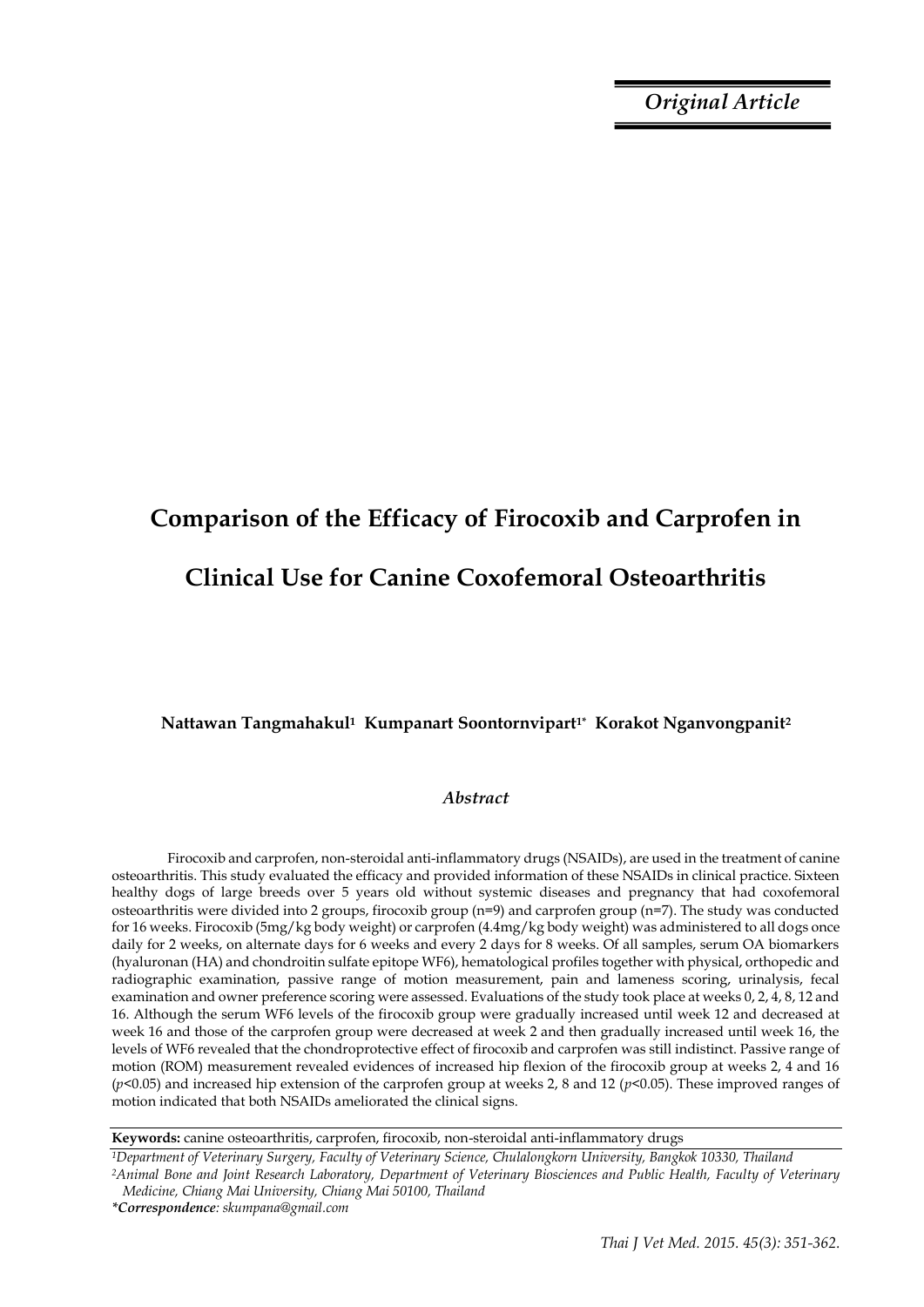#### *Introduction*

Osteoarthritis (OA) is non-infectious degeneration of articular structures that occurs in movable or weight-bearing joints. As a result of unstable joints, some structures such as osteophyte are formed to stabilize the osteoarthritic joints and may cause pain and inflammation [\(Allan, 2007;](#page-9-0) [Thompson,](#page-10-0)  [2007;](#page-10-0) [Bennett, 2010\)](#page-9-1). OA are divided into primary and secondary OA. Primary OA with obscure etiology is usually found in old dogs. Secondary OA is found in dogs with diseases or abnormalities of joints such as congenital anomalies, trauma and joint laxity. These factors conduce to degeneration of affected joints and periarticular structures [\(Todhunter and Johnston, 2002;](#page-10-1)  [Taylor, 2003;](#page-10-2) [Allan, 2007;](#page-9-0) [Edge-Hughes, 2007;](#page-9-2)  [Thompson, 2007;](#page-10-0) [Bennett, 2010\)](#page-9-1).

Cartilage matrix turnover in normal articular cartilage reveals the balance of catabolism and anabolism that are controlled by enzymes such as matrix metalloproteinases (MMPs) and the inhibitors of matrix metalloproteinases (TIMPs) [\(Bennett, 2010\)](#page-9-1). In OA joints, some inflammatory cytokines such as interleukin (IL)-1, tumor necrosis factor (TNF)-α and interleukin (IL)-6 induce the abnormalities of proteoglycan synthesis and structures. Moreover, these cytokines induce synthesis and release of degradation enzymes, leading to promotion of catabolism predominated over anabolism [\(MacPhail,](#page-10-3)  [2000;](#page-10-3) [Uesaka et al., 2001;](#page-10-4) [Henrotin et al., 2005;](#page-9-3)  [Thompson, 2007;](#page-10-0) [Nganvongpanit et al., 2008;](#page-10-5) [Bennett,](#page-9-1)  [2010;](#page-9-1) [Fox, 2010\)](#page-9-4).

Nowadays, the late stage of OA is diagnosed by physical, orthopedic and radiographic examinations [\(Nganvongpanit and Ong-Chai, 2004a;](#page-10-6)  [Nganvongpanit and Ong-Chai, 2004b;](#page-10-7) [Pothacharoen et](#page-10-8)  [al., 2006\)](#page-10-8). Some studies used analysis of the levels of OA biomarkers to detect the early stage. These OA biomarkers such as hyaluronan (HA) and chondroitin sulfate epitope WF6 are the components of articular cartilage; therefore, the change in levels of these biomarkers may represent the destruction of articular cartilage [\(Arican et al., 1994;](#page-9-5) [Hardingham, 1995;](#page-9-6)  [Nganvongpanit and Ong-Chai, 2004a;](#page-10-6) [Pothacharoen et](#page-10-8)  [al., 2006;](#page-10-8) [Nganvongpanit et al., 2008;](#page-10-5) [Trakulsantirat et](#page-10-9)  [al., 2010\)](#page-10-9).

Aims of treatment of canine osteoarthritis are to relief pain, reduce inflammation, prevent increased degeneration and improve the use of affected joints [\(MacPhail, 2000;](#page-10-3) [Todhunter and Johnston, 2002;](#page-10-1)  [Trakulsantirat et al., 2010\)](#page-10-9). Selective non-steroidal antiinflammatory drugs (NSAIDs) such as firocoxib and carprofen are used to relief pain and inflammation from osteoarthritis because their selective cyclooxygenase (COX) -2 (inducible form) inhibition property leads to reduction in the inflammatorymediated prostaglandin synthesis and spares COX-1 (constitutive form), which is necessary for protective prostaglandin synthesis. Therefore, selective COX-2 NSAIDs reduce the commonly adverse effects of NSAIDs such as gastrointestinal irritation and ulceration, hepatic toxicity and coagulation disorders (Mathews, 2002; Lascelles et al., 2005; Luna et al., 2007; Scott, 2007; Papitch, 2008; Bennett, 2010).

Firocoxib is a selective cyclooxygenase (COX) -2 inhibitor that inhibits COX-2 350-430 times greater than COX-1 in canine whole blood [\(McCann et al.,](#page-10-10)  [2004;](#page-10-10) [Hazewinkel et al., 2008\)](#page-9-7). Recommended dosage is 5 mg/kg body weight (Hanson et al., 2006; Papich, 2008). Overdose or concurrent use with other NSAIDs or corticosteroid could induce gastrointestinal ulcer [\(Steagall et al., 2007\)](#page-10-11).

Carprofen is a preferential COX-2 inhibitor that inhibits COX-2 6.5-16.8 times greater than COX-1 in canine whole blood [\(Streppa et al., 2002;](#page-10-12) [Hanson et](#page-9-8)  [al., 2006\)](#page-9-8). Recommended dosages are 2.2 mg/kg body weight twice a day or 4.4 mg per 1 kg of body weight once a day (Plumb, 2005; Papich, 2008). Long-term use of carprofen did not increase the incidence of gastrointestinal adverse effect compared with shortterm use [\(Autefage and Gosselin, 2007\)](#page-9-9).

Although the study of Pollmeier et al. (2006) revealed that osteoarthritic dogs treated with firocoxib showed greater improvement of clinical sign than those treated with carprofen, the authors questioned whether firocoxib had more efficacy than carprofen in decreasing articular cartilage degradation, pain, inflammation and progression of osteoarthritis. The objectives of this research were to study the efficacy of firocoxib compared with carprofen in the treatment of canine osteoarthritis by evaluation of serum OA biomarker (hyaluronan and WF6) levels and clinical assessments including physical, orthopedic and radiographic examinations, passive range of motion measurement, pain and lameness scoring and owner assessment and preference.

#### *Materials and Methods*

Sixteen over five-year-old dogs of large breeds with signs of coxofemoral osteoarthritis including altered gait, joint pain, palpable crepitus, limitation of joint movement and decreased passive range of motion (ROM) (Todhunter and Joneston, 2002) were included in the study. All samples in this study were without pregnancy, systemic and infectious diseases. In addition, all dogs had never been treated with NSAIDs or had appropriate withdrawal period as shown in Table 1. The dogs were divided into firocoxib group (n=9) and carprofen group (n=7) by randomization. This study was approved by the Ethic Committee of Faculty of Veterinary Science, Chulalongkorn University.

Both groups were treated with firocoxib or carprofen for 16 weeks once daily for 2 weeks, on alternate days at weeks 3-8 and every 2 days at weeks 9-16. Recommended dosage of firocoxib was 5 mg/kg body weight once a day (Hanson et al., 2006; Papich, 2008) and carprofen was 4.4 mg/kg body weight once a day (Plumb, 2005; Papich, 2008).

Both groups were assessed by gait observation, temperature measurement, mucous membrane and capillary refill time observation, heart and lung sound auscultation and joint palpation. All samples were assessed by the same veterinarian with double-blind procedure.

To analyze all blood profiles, 5 milliliters of blood was collected and divided into 4 ml for serum OA biomarker (HA and WF6) analysis and 1 ml for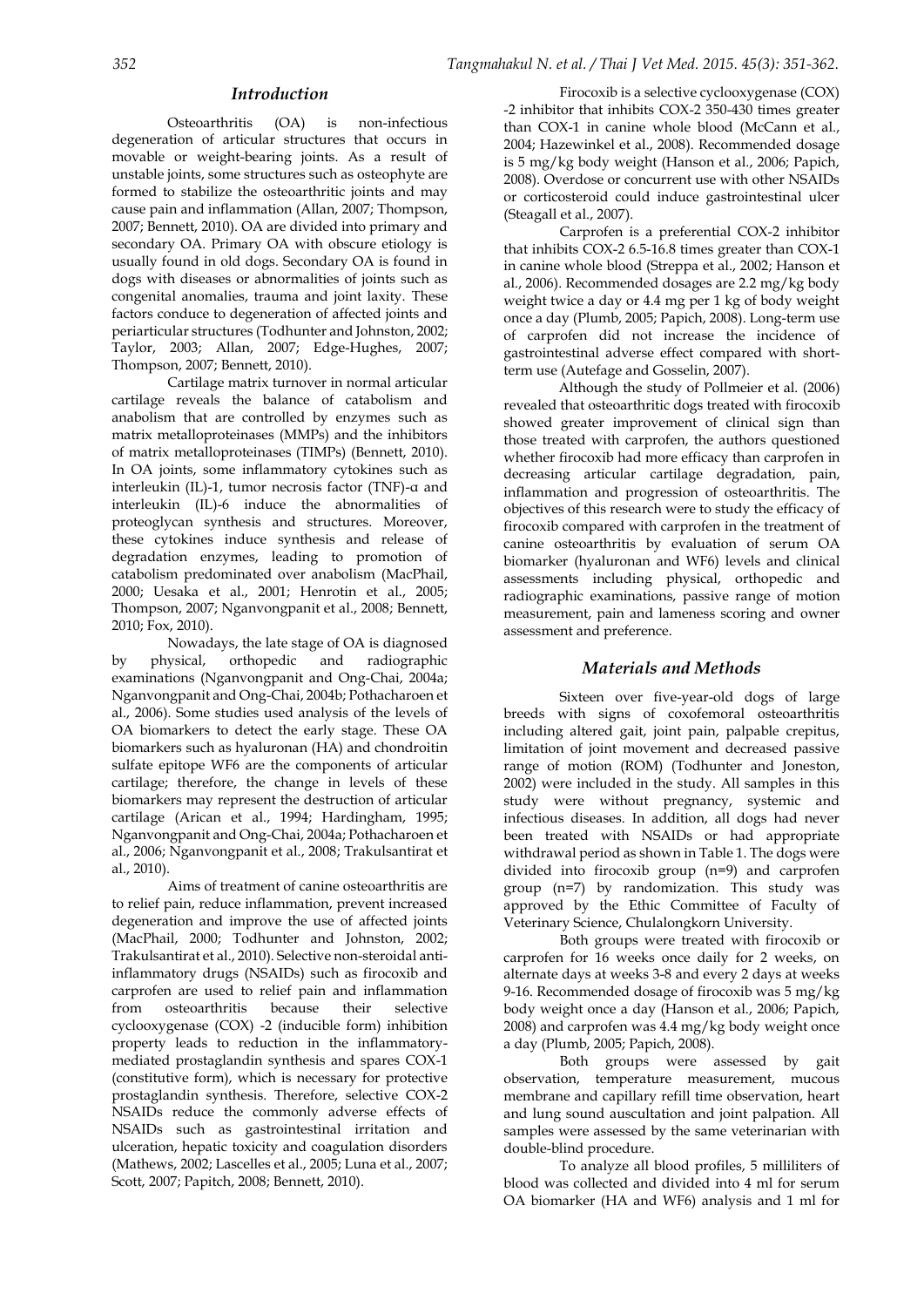hematology (Fig. 1). The blood samples for analysis of serum OA biomarkers were organized in 7,000 rounds/second-centrifuge for 10-15 min to separate serum and blood cells, then the serum was collected at -20°c and transferred for analysis at Thailand Excellence Center for Tissue Engineering, Department of Biochemistry, Faculty of Medicine, Chiang Mai University. The remaining 1-millitter blood samples

were analyzed for hematological profiles including complete blood count and blood chemistry (serum glutamic-pyruvic transaminase (SGPT), alkaline phosphatase (ALP), blood urea nitrogen (BUN), creatinine and total protein) by Small Animal Hospital, Faculty of Veterinary Science, Chulalongkorn University.

#### **Table 1** Withdrawal period of other anti-inflammatory drugs and nutraceuticals

| Drugs                                            | Withdrawal period (weeks) |
|--------------------------------------------------|---------------------------|
| Oral non-steroidal anti-inflammatory drugs       |                           |
| Oral corticosteroid                              |                           |
| Injectable non-steroidal anti-inflammatory drugs | 12                        |
| Oral nutraceuticals                              |                           |
| Injectable nutraceuticals                        | 24                        |
| (Modified from Moreau et al., 2003)              |                           |

#### **Table 2** Pain and lameness score

| Criteria                                                                                          | <b>Score</b>   |
|---------------------------------------------------------------------------------------------------|----------------|
| 1. Lameness on standing                                                                           |                |
| No lameness                                                                                       | 0              |
| Decreased weight bearing but paws touch the ground completely                                     | 1              |
| Decreased weight bearing and paws touch the ground partially                                      | 2              |
| No weight bearing                                                                                 | 3              |
| 2. Lameness on walking                                                                            |                |
| No lameness and normal weight bearing                                                             | $\mathbf{0}$   |
| Mild lameness and decreased weight bearing                                                        | 1              |
|                                                                                                   |                |
| Moderate lameness and decreased weight bearing                                                    | 2<br>3         |
| Severe lameness and no weight bearing                                                             |                |
| 3. Lameness on running                                                                            |                |
| No lameness and normal weight bearing                                                             | 0              |
| Mild lameness and decreased weight bearing                                                        | 1              |
| Moderate lameness and decreased weight bearing                                                    | $\overline{2}$ |
| Severe lameness and no weight bearing                                                             | 3              |
| 4. Pain on palpation                                                                              |                |
| No pain expression                                                                                | $\mathbf{0}$   |
| Mild pain, e.g. turning the head to look at the affected joint                                    | 1              |
| Moderate pain, e.g. pulling the affected limb back                                                | 2              |
| Severe pain, e.g. crying, refusing to let anyone touch the affected limbs, aggression             | 3              |
| 5. Radiographic change                                                                            |                |
| No radiographic lesion                                                                            | 0              |
| Mild remodeling of acetabulum and femoral neck, Morgan line, mild sclerosis of femoral head       | 1              |
| Remodeling and osteophyte formation of acetabulum, remodeling of femoral neck, sclerosis of       | 2              |
| femoral head, enthesiophytosis                                                                    |                |
| Severe remodeling and osteophyte formation of acetabulum and femoral neck and severe sclerosis of | 3              |
| femoral head                                                                                      |                |
| $(M - 1)(1 - 1)$ from $M_{2}$ $(1 - 1)$ $(2002 - 1)$ $D_{3}$ $(302 - 1)$ $(4 - 1)$ $(2012)$       |                |

(Modified from Moreau et al., 2003 and Reymond et al., 2012)

In each visit, passive ROM as coxofemoral joint flexion and extension of all dogs were evaluated twice and mean of the angles was calculated by the same veterinarian with double-blind procedure. The flexion and extension angles were measured by creating a line between the tuber sacrale and ischiadicum and connecting it with a line formed between the greater trochanter and lateral femoral epicondyle (Jaegger et al., 2002; Millis et al., 2004).

Lameness of all dogs was evaluated while they were standing, walking and running. Joint pain was appraised by palpation. Pain and lameness scoring was assessed by the same veterinarian with doubleblind procedure following the criteria in Table 2.

Coxofemoral joint radiography of ventrodorsal and lateral views of all samples were evaluated and lesions were scored (following the

criteria in Table 2) by the same veterinary radiologist of Small Animal Hospital, Faculty of Veterinary Science, Chulalongkorn University with double-blind procedure.

Urinalysis and fecal examination were evaluated to monitor adverse effects from urinary and gastrointestinal tracts. Urine was collected by natural voiding before the examinations occurred and divided into 2 parts. The first part was observed for physical properties (such as color, transparency and specific gravity measurement) and tested for chemical properties by chemical dipstick (Combur<sup>10</sup> Test, Roche Diagnostics GmbH, Mannheim, Germany) for pH, leukocyte, nitrite, protein, glucose, urobilinogen, bilirubin, erythrocyte and hemoglobin in urine. The other part of urine was organized in 1,000-1,500 rounds/second-centrifuge for 3-5 min to separate the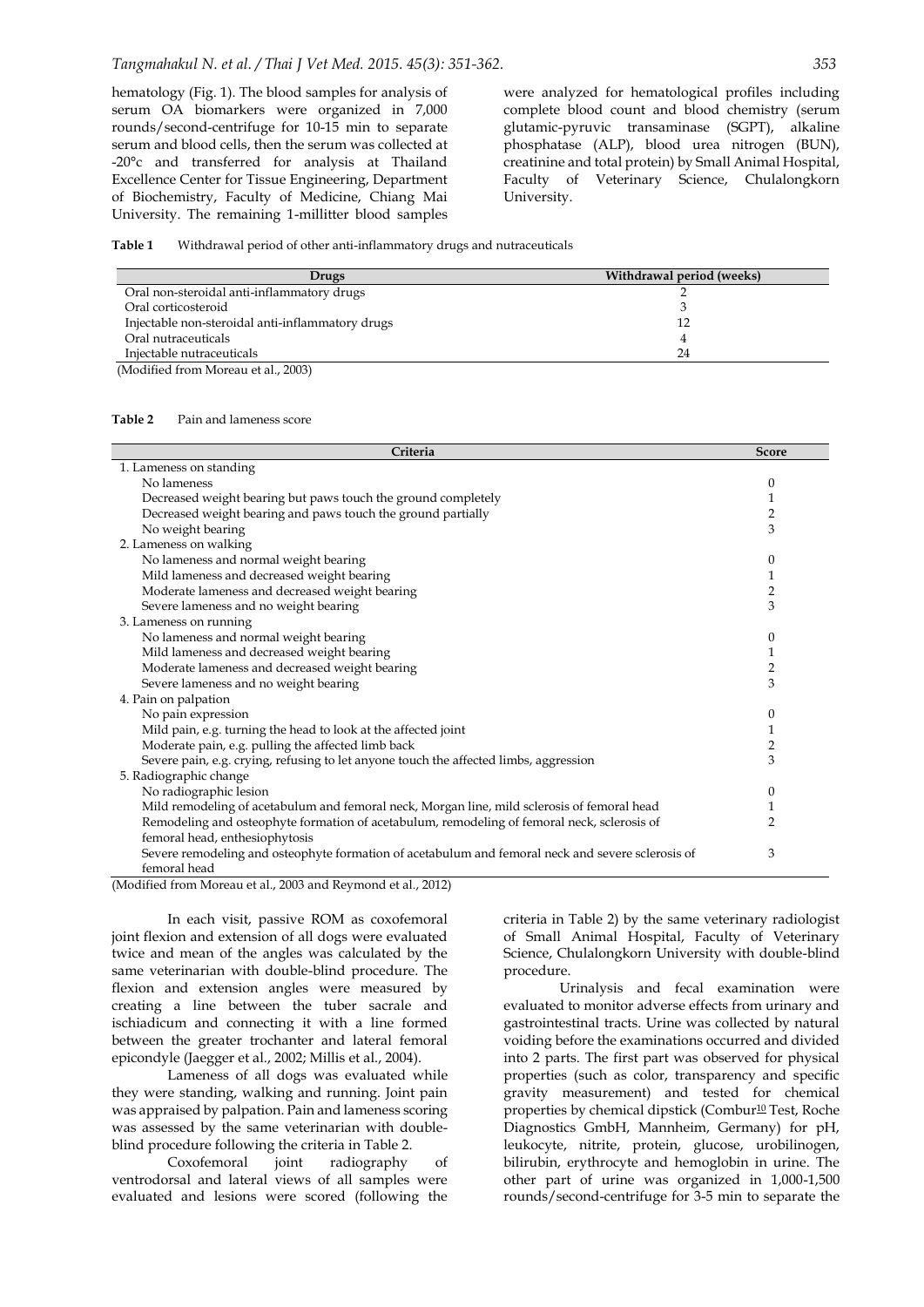sediment for Sternheimer-Malbin staining and microscopic examination (Buranakarl et al., 2001). Fecal examination took place by fecal collection, fresh smear and microscopic examination. The urinalysis and fecal examination were assessed at weeks 2, 4, 8, 12 and 16 after treatment.

All owners were taught to evaluate their dogs' symptoms together with observing adverse

#### **Table 3** Owner assessment and preference score

effects such as vomiting, diarrhea, etc. They also signed informed consent forms before enrolling in the study. Additionally, they were informed about the types of NSAIDs used to treat their dogs. The owner assessment and preference scoring followed the criteria in Table 3.

| Criteria                                                                        | <b>Score</b>     |
|---------------------------------------------------------------------------------|------------------|
| 1. Standing up and lying down                                                   |                  |
| No pain                                                                         | $\boldsymbol{0}$ |
| Occasionally difficult to stand up and lie down especially after long-term rest | $\mathbf{1}$     |
| Sometimes difficult to stand up and lie down                                    | $\overline{2}$   |
| Always difficult to stand up and lie down                                       | 3                |
| Refuse to stand up and lie down                                                 | 4                |
| 2. Walking                                                                      |                  |
| Normal gait                                                                     | $\boldsymbol{0}$ |
| Decreased hip flexion then returns to normal gait after short walking           | $\mathbf{1}$     |
| Decreased hip flexion or mild lameness                                          | $\overline{2}$   |
| Moderate lameness                                                               | 3                |
| Severe lameness                                                                 | 4                |
| 3. Running                                                                      |                  |
| Normal running                                                                  | $\boldsymbol{0}$ |
| Mild lameness after rest then normal running                                    | $\mathbf{1}$     |
| Lameness after long running or doing exercise                                   | $\overline{2}$   |
| Lameness while running                                                          | 3                |
| Refuse to run                                                                   | 4                |
| 4. Jumping up and down                                                          |                  |
| Normal jumping                                                                  | $\boldsymbol{0}$ |
| Occasionally have mild difficulty jumping                                       | $\mathbf{1}$     |
| Always have mild difficulty jumping                                             | $\overline{2}$   |
| Always have severe difficulty jumping                                           | 3                |
| Refuse to jump                                                                  | 4                |
|                                                                                 |                  |
| 5. Going up or down the stairs                                                  | $\boldsymbol{0}$ |
| Normal going up or down the stairs                                              | 1                |
| Occasionally have mild difficulty going up or down the stairs                   | $\overline{2}$   |
| Always have mild difficulty going up or down the stairs                         | 3                |
| Always have severe difficulty going up or down the stairs                       | 4                |
| Refuse to jump                                                                  |                  |
| 6. Playing or doing exercise                                                    |                  |
| Long-time playing or doing exercise without excess tiredness                    | $\boldsymbol{0}$ |
| Occasionally excess pain or tiredness after long-time playing or doing exercise | $\mathbf{1}$     |
| Ignore playing after short-time exercise                                        | $\overline{2}$   |
| Sudden pain or tiredness after starting playing or doing exercise               | 3                |
| Refuse to play or do exercise                                                   | 4                |
| 7. Improvement                                                                  |                  |
| No pain or lameness                                                             | $\boldsymbol{0}$ |
| Greatly decreased pain or lameness                                              | 1                |
| Moderately decreased pain or lameness                                           | 2                |
| Mildly decreased pain or lameness                                               | 3                |
| No improvement                                                                  | $\overline{4}$   |

(Modified from Autefage and Gosselin, 2007 and Pollmeier et al., 2006)

All examinations except urinalysis and fecal examination took place at weeks 0, 2, 4, 8, 12 and 16 after treatment. The data of OA biomarkers and passive ROM were analyzed by repeated measures ANOVA and T-test (SPSS version 19). Pain and lameness score, radiographic score and owner assessment and preference were analyzed by Wilcoxon signed rank test and descriptive statistics.

#### *Results*

The signalment of samples in this study is shown in Table 4. There was no statistically significant difference in the age and weight between the firocoxib and carprofen groups.

The physical examination of all dogs revealed no clinical abnormality except hindlimb lameness and pain on extension of coxofemoral joints.

Comparison of the serum HA levels within and between the firocoxib and carprofen groups revealed no statistically significant difference (p>0.05). The mean of serum HA levels is shown in Figure 2. In the firocoxib group, the mean of serum chondroitin sulfate epitope WF6 levels at week 4 was greater than at pre-treatment (week 0), but the levels at week 16 were less than at weeks 8 and 12 (*p<*0.05). In the carprofen group, the mean of serum WF6 levels at week 12 was greater than at weeks 2, 4 and 8 and the levels at week 16 were greater than at week 2 (*p<*0.05)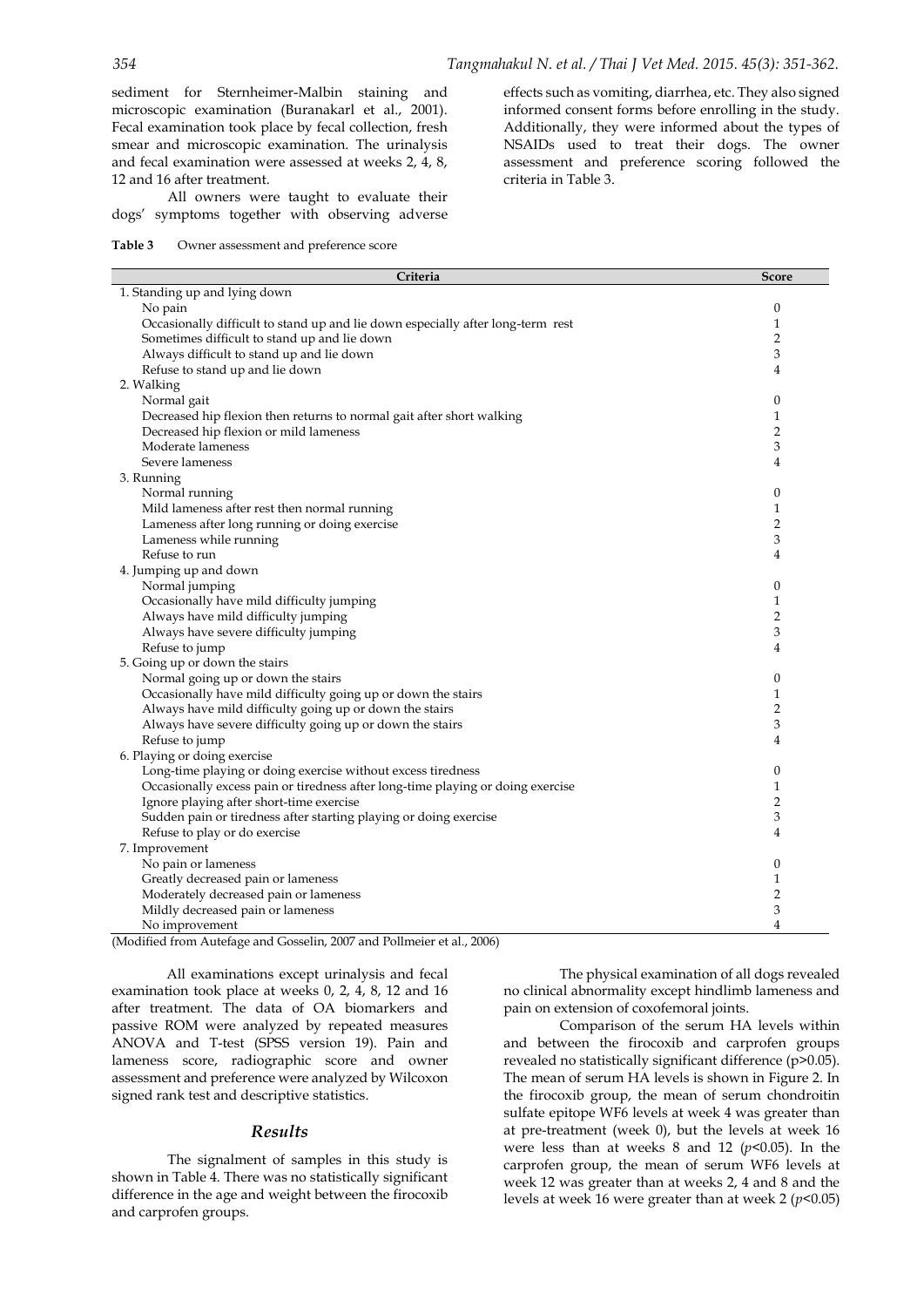(Fig 3). Comparison of the levels of serum WF6 between both groups revealed statistically significant difference at weeks 2 and 4 (Fig 4).

The passive ROM of coxofemoral joints of the firocoxib group was improved on flexion at weeks 2, 4 and 16 after treatment (*p<*0.05). The improvement in

| Group     | Number | Age<br>$(year\text{+}SD)$ | Gender (number( $\frac{0}{0}$ )) |          |                |                 | Weight<br>$(kg+SD)$ | Breed (number $(\%)$ )* |
|-----------|--------|---------------------------|----------------------------------|----------|----------------|-----------------|---------------------|-------------------------|
|           |        |                           | male                             | female   |                |                 |                     |                         |
| Firocoxib | 9      | $6.67 + 2.35$             | 8(88.89)                         | 1(11.11) | 35.75+5.74     | LR 1 (11.11)    |                     |                         |
|           |        |                           |                                  |          |                | GR 4 (44.44)    |                     |                         |
|           |        |                           |                                  |          |                | Rott 3 (33.33)  |                     |                         |
|           |        |                           |                                  |          |                | Mixed 1 (11.11) |                     |                         |
| Carprofen |        | $5.86 + 1.78$             | 4(57.14)                         | 3(42.86) | $36.44 + 6.14$ | LR 2 (28.57)    |                     |                         |
|           |        |                           |                                  |          |                | GR 1 (14.29)    |                     |                         |
|           |        |                           |                                  |          |                | Rott 2 (28.57)  |                     |                         |
|           |        |                           |                                  |          |                | GS 1 (14.29)    |                     |                         |
|           |        |                           |                                  |          |                | Mixed 1 (14.29) |                     |                         |

carprofen groups.

#### **Table 4** Signalment of dogs

\*Breeds: LR=Labrador retriever, GR=Golden retriever, Rott=Rottweiler and GS=German shepherd



**Figure 1** Process of blood collection: 5 ml of blood sample was divided into 2 parts, 4 ml for serum OA biomarker analysis and 1 ml for hematological analysis.



**Figure 2** Mean of serum hyaluronan levels of dogs in firocoxib and carprofen groups revealed no statistically significant difference within and between groups.

passive ROM in the carprofen group was found on extension at weeks 2, 8 and 12 after treatment (*p<*0.05) (Fig 5). There was no statistically significant difference in the passive ROM between the firocoxib and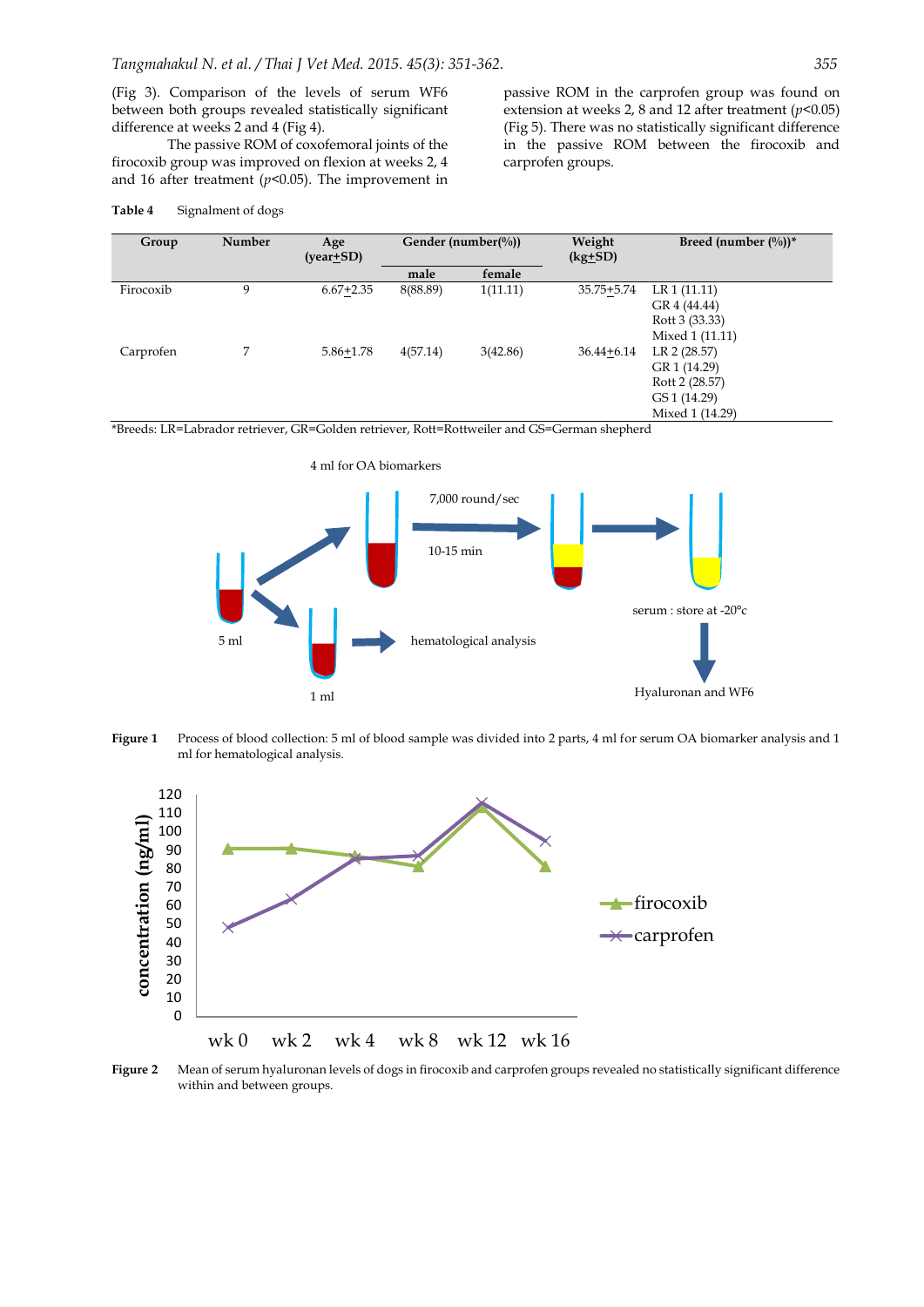

Firocoxib group: \*significant difference between weeks 0 and 4, I week 16 significantly less than weeks 8 and 12 Carprofen group: ǂ week 12 significantly greater than weeks 2, 4 and 8, § significant difference between weeks 2 and 16

**Figure 3** Comparison of mean of serum chondroitin sulfate epitope WF6 levels of dogs within each groups



\* significant difference at week 2, Ɨ significant difference at week 4

**Figure 4** Comparison of mean of serum chondroitin sulfate epitope WF6 levels of dogs between firocoxib and carprofen groups



**Figure 5** Passive range of motion of coxofemoral joints on flexion and extension

Although there was no statistically significant improvement in the pain and lameness scores of both groups (Fig 6), there were evidences of clinical improvement found on the physical examination and overall clinical assessments at weeks 2, 4, 8 and 16 after treatment.

The radiographic examination compared within and between both groups revealed no statistically significant change after treatment (Fig 7).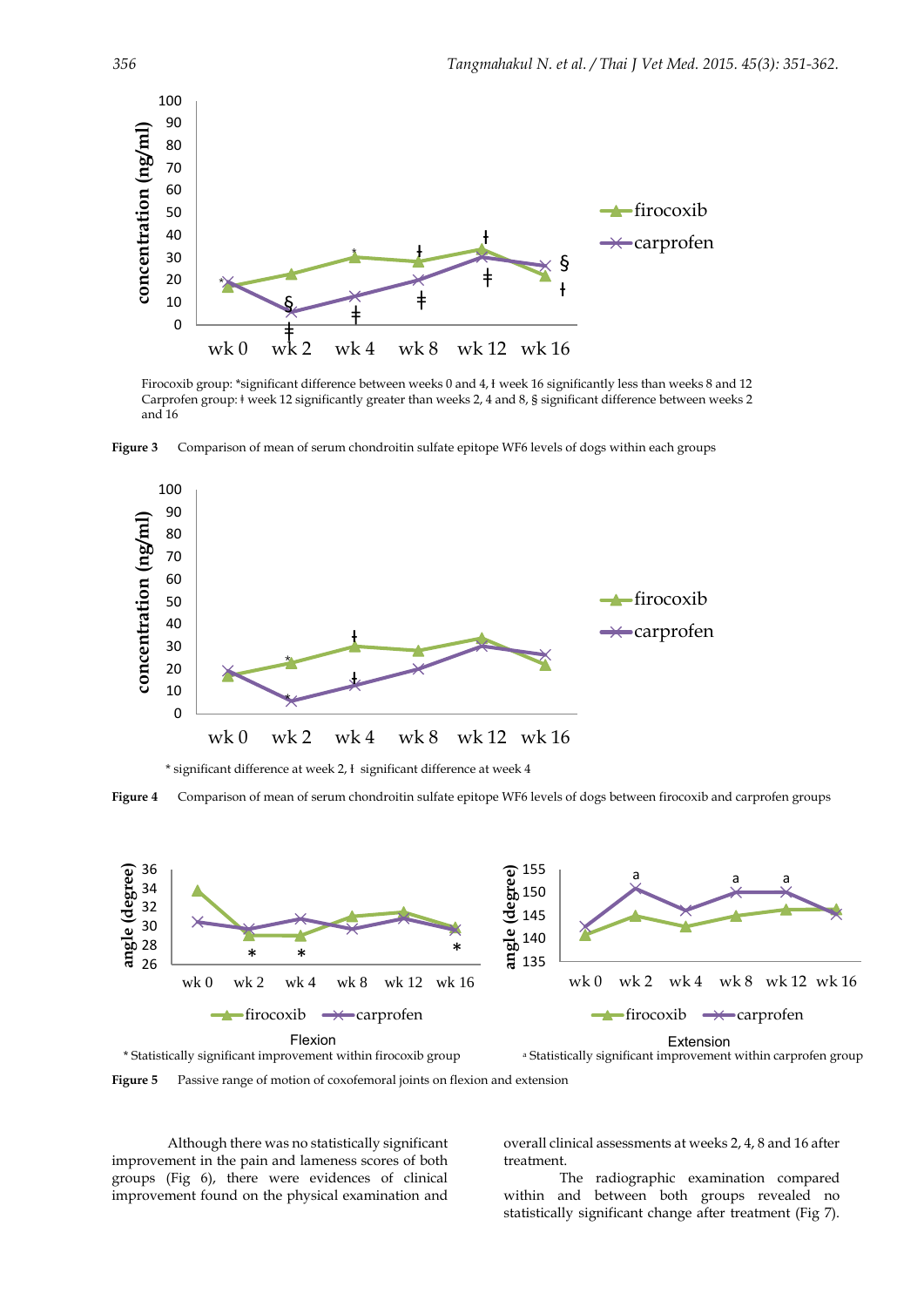The radiographic lesion did not relate to clinical improvement.

The owners' scores after treatment were better but without statistical significance. The improvement scores revealed that the dogs in firocoxib group showed greater improvement than those in the carprofen group even though they were not statistically significantly different after treatment (Fig 8).

In this study, there was no adverse effect found on monitoring hematological analysis. The complete blood count and biochemistry profile of all

**Table 5** Hematological profile of the samples

dogs showed that all factors were within the normal range (Table 5) and there was no significant change in all factors after the treatment. The urinalysis monitoring revealed no sign of abnormality after treatment. The fecal examination by fresh smear showed normal finding residue and no sign of hemorrhage. There was no client complaint about adverse effects such as anorexia, lethargy, vomiting, diarrhea, hematuria, etc.

|              | Normal                       |           | Week       | $\bf{0}$ | $\overline{2}$       | $\overline{\mathbf{4}}$ | 8        | 12       | 16       |
|--------------|------------------------------|-----------|------------|----------|----------------------|-------------------------|----------|----------|----------|
| <b>Blood</b> | value                        | Group     |            |          |                      |                         |          |          |          |
| profile      | (units)                      |           |            |          |                      |                         |          |          |          |
| <b>RBC</b>   |                              | Firocoxib | mean       | 6.478889 | 5.81                 | 6.16625                 | 6.088889 | 6.05     | 6.1125   |
|              | 5.2-8.06                     |           | <b>SD</b>  | 0.751539 | 0.959635             | 0.45635                 | 0.817686 | 1.00995  | 1.171614 |
|              | (X10 <sup>6</sup> )          | Carprofen | mean       | 6.78     | 6.657143             | 6.428571                | 6.657143 | 6.671429 | 6.86     |
|              | $\text{cells}/\mu\text{l}$ ) |           | <b>SD</b>  | 0.446356 | 0.472077             | 1.02423                 | 0.761265 | 0.555921 | 0.268328 |
|              |                              | Firocoxib | mean       | 14.22222 | 13.77778             | 13.8875                 | 13.76667 | 13.8375  | 14.1875  |
|              | 12.4-19.1                    |           | <b>SD</b>  | 1.563472 | 2.108185             | 1.461347                | 1.786057 | 2.002811 | 2.294364 |
| Hb           | (g/dl)                       | Carprofen | mean       | 15       | 15.28571             | 14.37143                | 15.28571 | 14.78571 | 15.16667 |
|              |                              |           | <b>SD</b>  | 0.816497 |                      | 2.407429                | 1.496026 | 0.805044 | 0.983192 |
|              |                              | Firocoxib |            | 46.44444 | 1.112697<br>44.11111 | 44.625                  | 44.77778 | 44.75    | 44.5     |
|              |                              |           | mean       |          |                      |                         |          |          |          |
| Hct          | 29.8-57.5                    |           | SD         | 5.126185 | 7.007932             | 3.814914                | 4.57651  | 5.650537 | 6.141196 |
|              | (%)                          | Carprofen | mean       | 48.42857 | 48.42857             | 46                      | 48.42857 | 47.85714 | 47.33333 |
|              |                              |           | <b>SD</b>  | 2.225395 | 2.992053             | 7.72442                 | 4.353433 | 2.609506 | 2.875181 |
|              | 160-525                      | Firocoxib | mean       | 202.5556 | 232.6667             | 261.25                  | 198.7778 | 271.5    | 277.25   |
| Platelet     | (x10 <sup>3</sup> )          |           | <b>SD</b>  | 117.9153 | 80.96141             | 135.6263                | 137.0062 | 72       | 57.85141 |
|              | $\text{cells}/\mu\text{l}$ ) | Carprofen | mean       | 249.5714 | 276                  | 209.4286                | 228.8571 | 207.8571 | 259      |
|              |                              |           | <b>SD</b>  | 99.79956 | 94.07975             | 114.4507                | 80.09043 | 72.81353 | 154.1506 |
|              | 5400-                        | Firocoxib | mean       | 8,959    | 8,720                | 9,160                   | 8,706    | 9,188    | 9,579    |
| <b>WBC</b>   | 15300                        |           | <b>SD</b>  | 2264.732 | 1984.244             | 2669.666                | 1242.589 | 2134.477 | 1764.495 |
|              | (cells/µl)                   | Carprofen | mean       | 8,203    | 8,956                | 8,440                   | 8,929    | 9,044    | 8,970    |
|              |                              |           | ${\rm SD}$ | 1448.091 | 1415.767             | 2946.348                | 2327.885 | 2526.274 | 2244.237 |
|              |                              | Firocoxib | mean       | 29.88889 | 30.33333             | 33.66667                | 32.88889 | 31.375   | 29.25    |
| <b>SGPT</b>  | 4.0-91.0<br>(Units)          |           | ${\rm SD}$ | 7.94425  | 9.63068              | 14.59452                | 9.18483  | 8.601287 | 9.176834 |
|              |                              | Carprofen | mean       | 42.14286 | 44.42857             | 44.85714                | 42       | 43.28571 | 24.14286 |
|              |                              |           | <b>SD</b>  | 13.54534 | 17.8499              | 21.96534                | 16.94107 | 14.31449 | 20.22728 |
|              |                              | Firocoxib | mean       | 36.22222 | 36.44444             | 28.88889                | 34.22222 | 36.625   | 34.5     |
| ALP          | $3.0 - 60.0$                 |           | <b>SD</b>  | 16.26943 | 15.88325             | 10.65885                | 15.62672 | 11.53798 | 10.3923  |
|              | (IU/Ls)                      | Carprofen | mean       | 69.14286 | 54.14286             | 55                      | 72.57143 | 61.42857 | 88.42857 |
|              |                              |           | SD         | 52.25715 | 45.8455              | 56.03868                | 91.74758 | 38.94807 | 33.27089 |
|              |                              | Firocoxib | mean       | 11.92222 | 13.88889             | 15.67778                | 15.74444 | 17.275   | 17.8625  |
| <b>BUN</b>   | $7.0 - 26.0$                 |           | ${\rm SD}$ | 2.894727 | 4.166667             | 6.845396                | 7.361235 | 4.575322 | 5.8172   |
|              | (g%)                         | Carprofen | mean       | 18.28571 | 16.65714             | 13.42857                | 14.61429 | 17.85714 | 13.5     |
|              |                              |           | <b>SD</b>  | 3.988077 | 4.599586             | 3.457222                | 4.390303 | 4.413184 | 4.046809 |
|              |                              | Firocoxib | mean       | 0.9875   | 0.977778             | 1.1                     | 1.088889 | 1.077778 | 1.125    |
| Creatinine   | $0.6 - 1.4$                  |           | <b>SD</b>  | 0.188509 | 0.17873              | 0.141421                | 0.169148 | 0.148137 | 0.212132 |
|              | $(mg\%)$                     | Carprofen | mean       | 0.885714 | 0.9                  | 0.828571                | 0.857143 | 0.9      | 0.728571 |
|              |                              |           | <b>SD</b>  | 0.267261 | 0.238048             | 0.249762                | 0.190238 | 0.23094  | 0.205866 |
|              |                              | Firocoxib | mean       | 6.683333 | 6.4375               | 6.055556                | 6.155556 | 5.95     | 6.4875   |
| Total        | 5.8-7.9                      |           | <b>SD</b>  | 0.381663 | 0.620915             | 2.277121                | 0.441902 | 0.495696 | 0.804341 |
| protein      | (mg%)                        | Carprofen | mean       | 7.65     | 6.533333             | 6.6                     | 6.357143 | 6.371429 | 6.45     |
|              |                              |           | <b>SD</b>  | 1.767767 | 0.778888             | 0.822598                | 0.84628  | 0.771825 | 0.928978 |

#### *Discussion*

In this study, the HA levels of both firocoxib and carprofen groups were not significantly different within and between groups. Although hyaluronan or HA is one of the components of articular cartilage, HA is also found in many organs such as skin, umbilical cord, vitreous body, muscle, lung, brain and kidney [\(Arican et al., 1994;](#page-9-5) [Fraser et al., 1997;](#page-9-10) [Nganvongpanit](#page-10-5)  [et al., 2008\)](#page-10-5). Moreover, in human, increased serum HA

levels were affected by activities and eating after more than 1-hour arising in the morning (Criscione et al., 2005) and chronic joint instabilities probably conduced to articular cartilage change that affected HA levels (Pruksakorn et al., 2009). According to these evidences, serum HA may not be an appropriate biomarker for the detection of osteoarthritis as there are several factors inducing serum HA level change. However, further studies may confirm the alteration of serum HA levels of dogs over 24 hr.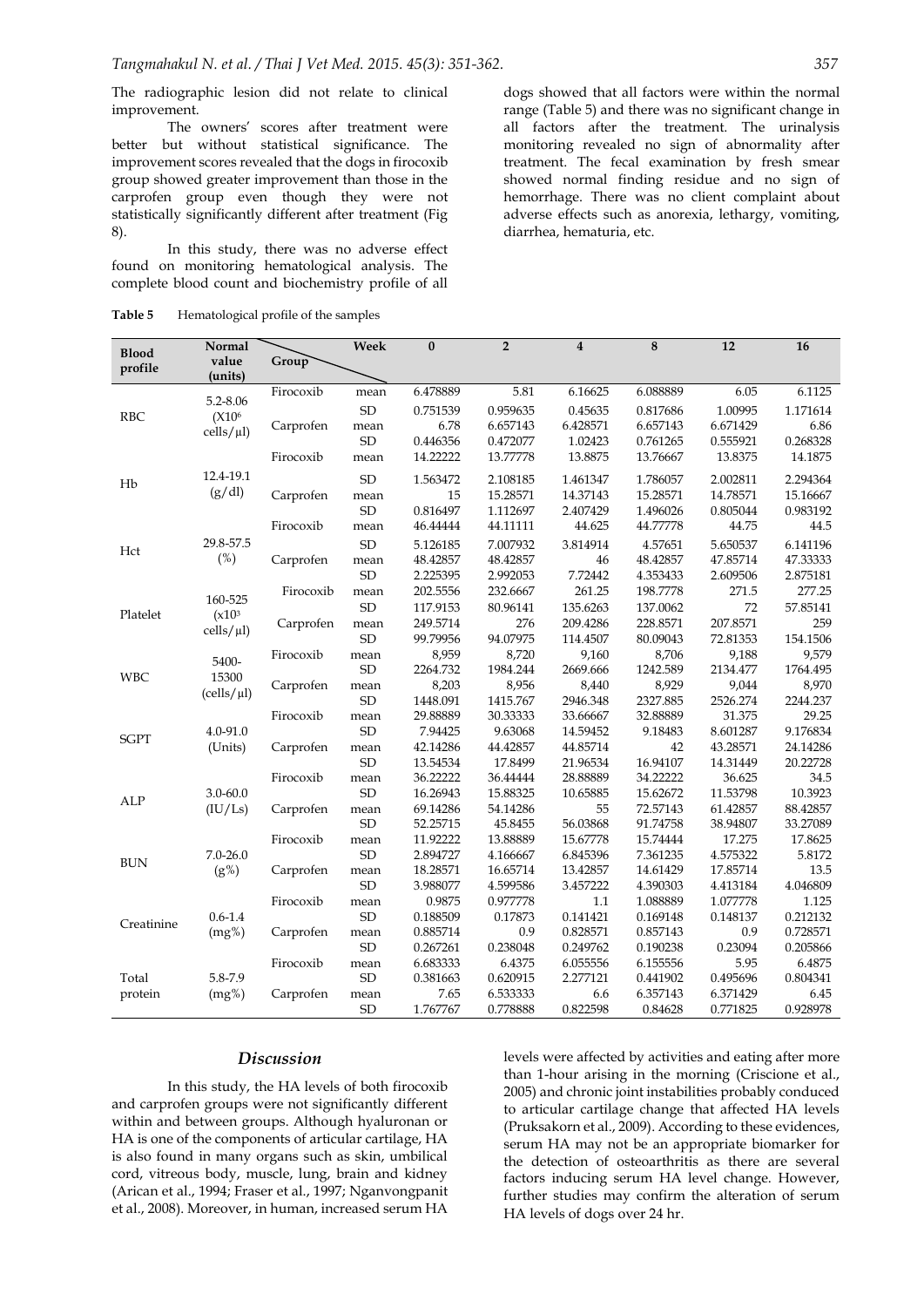*358 Tangmahakul N. et al. / Thai J Vet Med. 2015. 45(3): 351-362.*

Chondroitin sulfate epitope WF6 is a monoclonal antibody that is specific to chondroitin-6 sulfate and chondroitin 2,6 sulfate in articular cartilage. Elevation of serum WF6 levels revealed increase in both articular cartilage catabolism and destruction of chondroitin that released to bloodstream (Nganvongpanit and Ong-Chai 2004b; Nganvongpanit et al., 2008; Trakulsantirat et al., 2010). The present study revealed that the serum WF6 levels in the firocoxib group gradually increased until week 12 and decreased at week 16. This evidence might indicate that the catabolism of articular cartilage continuously progressed until week 12 and after that the process was diminished. In the carprofen group, the reduction in serum WF6 levels in week 2 and their gradual increase until week 16 might indicate the lessened cartilage catabolism until week 2 followed by its gradual progression. A previous study of De Boer et al. (2009) of the effect of NSAIDs on articular cartilage reported

the effect of celecoxib, selective COX-2 NSAID, on osteoarthritic articular cartilage of human and found that celecoxib not only improved proteoglycan structure and synthesis but also decreased destroyed proteoglycan release. Pelletier et al. (2000) revealed that carprofen could slow the alteration of structure and the abnormal metabolism of subchondral bone. The authors of these two studies used histopathology to confirm their hypotheses. Besides serum OA biomarker evaluation, further studies of the chondroprotective effect of firocoxib and carprofen should place importance on histopathologic examination of pre- and post-treatment osteoarthritic articular cartilage and subchondral bone to confirm the action of these NSAIDs on joints. In addition, 24-hour monitoring of serum WF6 levels may be performed in order to observe changes in levels and factors that influence the biomarker.



Figure 6 Pain and lameness scores: There was no statistically significant difference within and between groups.



Figure 7 **Figure 7** Radiographic scores: There was no statistically significant difference in radiographic lesion score before and after treatment.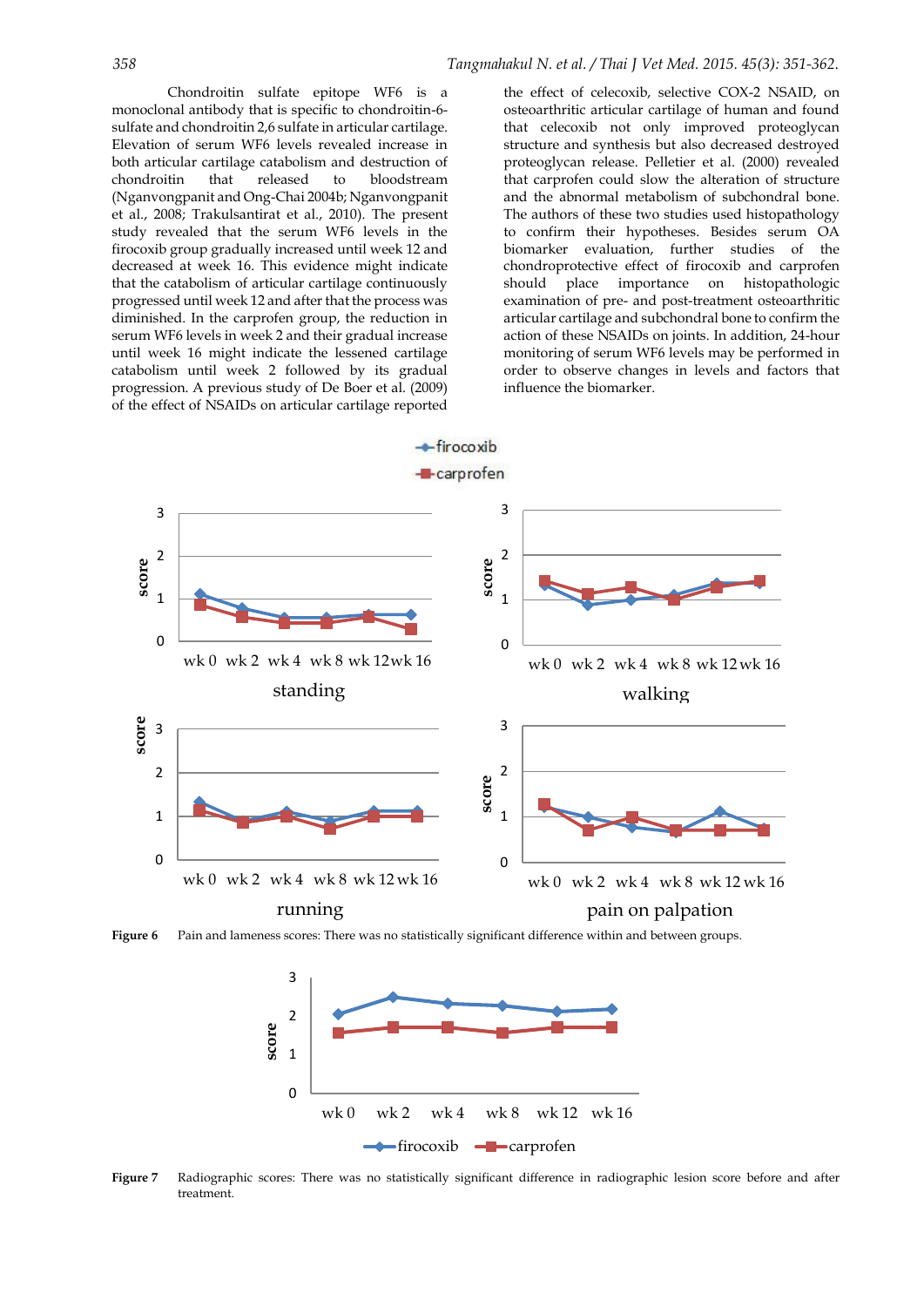

**Figure 8** Owner assessment and preference scores: There was no statistically significant difference within and between groups.

Even though the samples in this study were affected by the variation of breed, age, severity of the lesions and experience of pain, which are factors that may cause difference in pain expression of dogs [\(Lipscomb et al., 2002;](#page-9-11) [Hansen, 2003;](#page-9-12) [Hellyer et al.,](#page-9-13)  [2007;](#page-9-13) [Lockhead, 2010\)](#page-9-14), all dogs in this research revealed the clinical improvement as shown by the improved passive ROM and owners' observation.

Although passive ROM measurement in conscious OA dogs could cause pain and resistance,

this assessment might represent the maximum ROM that did not cause pain on flexion and extension (Jaegger et al., 2002). The improvement in passive ROM in this study reflected the efficacy of both firocoxib and carprofen to relief pain and inflammation and enhance the use of affected limbs within 2 weeks after treatment.

In this research, there was no significant difference in the radiographic lesions of both groups after treatment while the clinical signs improved. This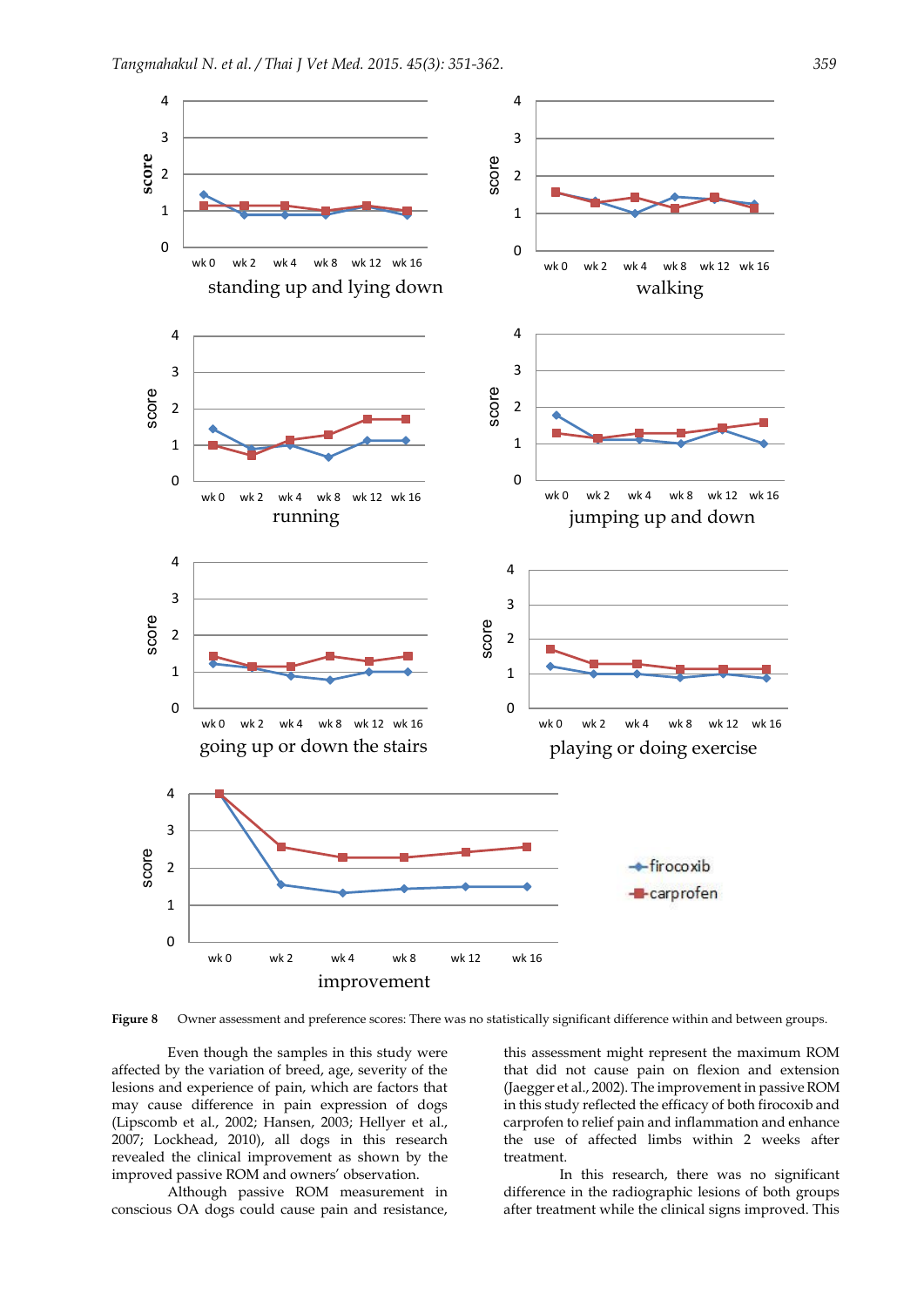evidence might reveal that the radiographic lesions were not associated with the clinical signs. [Allan \(2007\)](#page-9-0) explained that some structures formed in an early stage of OA, such as cartilaginous osteophyte, were not found by radiography so there were some samples showing severe radiographic lesion scores with mild lameness.

The passive ROM improvement after treatment and the no life-threatening adverse effect found in this study are the evidences that firocoxib and carprofen are appropriate for long-term treatment of canine osteoarthritis. Additionally, from week 2 to week 8, alternate-day firocoxib and carprofen administration revealed clinical improvements although without statistical significance. This study provides useful information for the treatment of OA with firocoxib or carprofen in weak patients. Besides, weight control or reduction, rehabilitation and nutraceutical administration may reduce lameness and promote greater improvements [\(Impellizeri et al., 2000;](#page-9-15)  [Lascelles et al., 2005;](#page-9-16) [Mansa et al., 2007;](#page-10-13) [Marshall et al.,](#page-10-14)  [2010\)](#page-10-14). Further studies may include gait analysis to improve objective reliability of the studies of OA.

In summary, firocoxib and carprofen could improve the clinical outcome revealed by passive range of motion enhancement. Serum hyaluronan was not the specific biomarker for identifying osteoarthritis. The chondroprotective effect of both NSAIDs is still obscure even though the serum WF6 levels decreased after treatment. Histopathology of articular cartilage and other OA biomarkers such as 3B3 in further studies may indicate the chondroprotection of these NSAIDs. The owners tended to prefer firocoxib for the treatment of canine osteoarthritis.

#### *Acknowledgements*

This study was supported by National Research Council of Thailand. The authors would like to thank clinicians, graduated students and staffs of the Small Animal Teaching Hospital, Faculty of Veterinary Science, Chulalongkorn University for supporting in data collection.

#### <span id="page-9-9"></span>*References*

- <span id="page-9-0"></span>Allan GS 2007. Radiographic Signs of Joint Disease in Dogs and Cats. In: Textbook of Veterinary Diagnostic Radiology. 5th ed. D.E. Thrall (ed). Missouri: Saunders Elsevier. 317-358.
- Arican M, Carter SD, May C and Bennett D 1994. Hyaluronan in Canine Arthropathies. J Comp Path. 111: 189-195.
- Autefage A and Gosselin J 2007. Efficacy and safety of the long-term oral administration of carprofen in the treatment of osteoarthritis in dogs. Revue de médecine vétérinaire. 1(3): 119-127.
- Bennett D 2010. Canine and Feline Osteoarthritis. In: Textbook of Veterinary Internal Medicine. 7th ed. Ettinger and E.C. Feldman (ed). Philadelphia: Saunders Elsevier. 750-761.
- Buranakarl C, Thammacharoen S, Poldeenana S and Bovée KC 2001. Urine Examination. In: Urinalysis

<span id="page-9-2"></span>in veterinary practice. 1st ed. C. Buranakarl (ed). Bangkok: Aksorn Siam Karn Pim. 15-34.

- Criscione LG, Elliott AL, Stabler T, Jordan JM, Pieper CF and Kraus VB 2005. Variation of serum hyaluronan with activity in individuals with knee osteoarthritis. OsteoArthr Cartilage. 13: 837-840.
- de Boer TN, Huisman AM, Polak AA, Niehoff AG, van Rinsum AC, Saris D, Bijlsma JWJ, Lafeber FJPG and Mastbergen SC 2009. The chondroprotective effect of selective COX-2 inhibition in osteoarthritis: ex vivo evaluation of human cartilage tissue after in vivo treatment. OsteoArthr Cartilage. 17: 482-488.
- Edge-Hughes L 2007. Hip and sacroiliac disease: selected disorders and their management with physical therapy. Clin Tech Small An P. 22(4): 183-194.
- <span id="page-9-4"></span>Fox SM 2010. Pathophysiology of Osteoarthritis Pain. In: Chronic Pain in Small Animal Medicine. 1st ed. S.M. Fox (ed). London: Manson Publishing. 74-96.
- <span id="page-9-10"></span>Fraser J, Laurent T and Laurent U 1997. Hyaluronan: its nature, distribution, functions and turnover. J Intern Med. 242(1): 27-33.
- <span id="page-9-12"></span>Hansen BD 2003. Assessment of pain in dogs: veterinary clinical studies. ILAR journal. 44(3): 197-205.
- <span id="page-9-8"></span>Hanson PD, Brooks KC, Case J, Conzemius M, Gordon, W, Schuessler J, Shelley B, Sifferman R, Drag M and Alva R 2006. Efficacy and safety of firocoxib in the management of canine osteoarthritis under field conditions. Vet Ther. 7(2): 127-140.
- <span id="page-9-6"></span>Hardingham T 1995. Changes in chondroitin sulphate structure induced by joint disease. Acta Orthop. 66(S266): 107-110.
- <span id="page-9-7"></span>Hazewinkel HA, van den Brom WE, Theyse LF, Pollmeier M and Hanson PD 2008 Comparison of the effects of firocoxib, carprofen and vedaprofen in a sodium urate crystal induced synovitis model of arthritis in dogs. Res Vet Sci. 84(1): 74- 79.
- <span id="page-9-13"></span>Hellyer P, Rodan I, Brunt J, Downing R, Hagedorn JE and Robertson SA 2007. AAHA/AAFP pain management guidelines for dogs and cats. J Am Anim Hosp Assoc. 43(1): 235-248.
- <span id="page-9-3"></span>Henrotin Y, Sanchez C and Balligand M 2005. Pharmaceutical and nutraceutical management of canine osteoarthritis: present and future perspectives. Vet J. 170(1): 113-123.
- <span id="page-9-15"></span><span id="page-9-5"></span>Impellizeri JA, Tetrick MA and Muir P 2000. Effect of weight reduction on clinical signs of lameness in dogs with hip osteoarthritis. J Am Vet Med A. 216(7): 1089-1091.
- Jaegger, G, Marcellin-Little DJ and Levine D 2002. Reliability of goniometry in Labrador Retrievers. Am J Vet Res. 63(7): 979-986.
- <span id="page-9-16"></span><span id="page-9-1"></span>Lascelles BDX, McFarland JM and Swann H 2005. Guidelines for safe and effective use of NSAIDs in dogs. Vet Ther. 6(3): 237-251.
- <span id="page-9-14"></span><span id="page-9-11"></span>Lipscomb V, Pead M, Muir P, AliAbadi F and Lees P 2002. Clinical efficacy and pharmacokinetics of carprofen in the treatment of dogs with osteoarthritis. Vet Rec. 150(22): 684-689.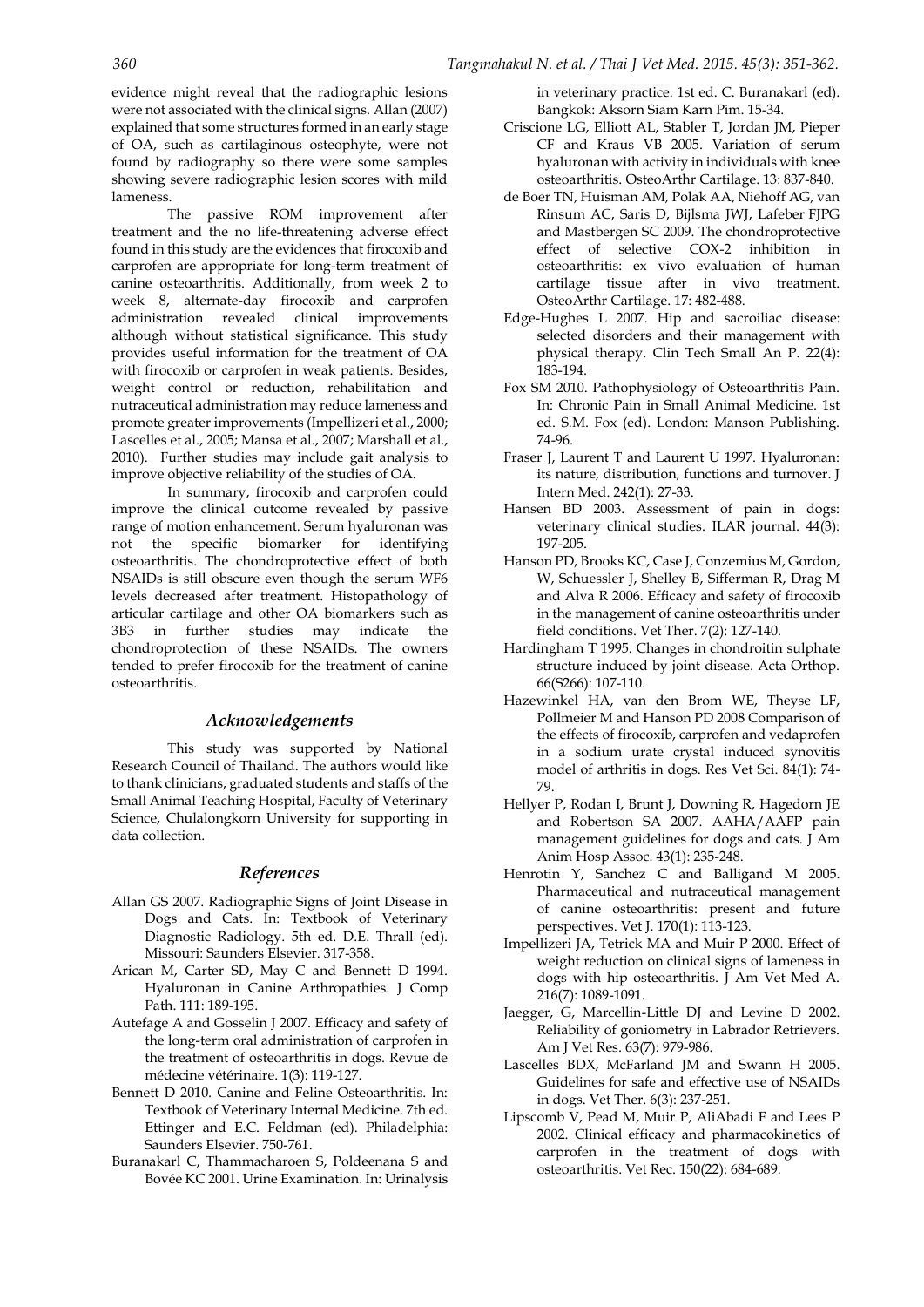- Lockhead K 2010. Pain Assessment. In: Anesthesia for Veterinary Technicians. 1st ed. S. Bryant (ed). Iowa: Wiley-Blackwell. 333-356.
- Luna SP, Basílio AC, Steagall PV, Machado LP, Moutinho FQ, Takahira RK and Brandão CV 2007. Evaluation of adverse effects of long-term oral administration of carprofen, etodolac, flunixin meglumine, ketoprofen, and meloxicam in dogs. Am J Vet Res. 68(3): 258-264.
- MacPhail CM 2000. Treatment of canine osteoarthritis. Waltham focus. 10(2): 25-31.
- Mansa S, Palmér E, Grøndahl C, Lønaas L. and Nyman G 2007. Long-term treatment with carprofen of 805 dogs with osteoarthritis. Vet Rec. 160(13): 427- 430.
- <span id="page-10-14"></span>Marshall WG, Hazewinkel HA, Mullen D, De Meyer G, Baert K and Carmichael S 2010. The effect of weight loss on lameness in obese dogs with osteoarthritis. Vet Res Commun. 34(3): 241-253.
- Mathews KA 2002. Non‐steroidal anti‐inflammatory analgesics: a review of current practice. J Vet Emerg Crit Car. 12(2): 89-97.
- McCann ME, Donald R, Zhang D, Brideau C, Black WC, Hanson PD and Hickey GJ 2004. In vitro effects and in vivo efficacy of a novel cyclooxygenase-2 inhibitor in dogs with experimentally induced synovitis. Am J Vet Res. 65(4): 503-512.
- Millis DL, Lewelling A and Hamilton S 2004. Range-of-Motion and Stretching Exercises. In: Canine Rehabilitation and Physical Therapy. 1st ed. D.L. Millis, D. Levine, and R.A. Taylor (eds). Missouri: Elsevier. 228-229.
- Millis DL, Lewelling A and Hamilton S 2004. Goniometry of the Forelimb and Hindlimb. In: Canine Rehabilitation and Physical Therapy. 1st ed. D.L. Millis, D. Levine, and R.A. Taylor (eds). Missouri: Elsevier. 442.
- <span id="page-10-5"></span>Nganvongpanit, K., Itthiarbha, A., Ong-Chai, S. and Kongtawelert, P. 2008. Evaluation of serum chondroitin sulfate and hyaluronan: biomarkers for osteoarthritis in canine hip dysplasia. J Vet Sci. 9(3): 317-325.
- <span id="page-10-6"></span>Nganvongpanit K and Ong-Chai S 2004a. Biological marker for canine osteoarthritis diagnosis. Chiang Mai Vet J. 2: 39-49.
- <span id="page-10-7"></span>Nganvongpanit K and Ong-Chai S 2004b. Changes of serum chondroitin sulfate epitope in a canine cranial cruciate ligament transection model of osteoarthritis. KKU Veterinary Journal. 14(1): 94- 103.
- Papich MG 2008. An Update Nonsteroidal Anti-Inflammatory Drugs (NSAIDs) in Small Animals. Vet Clin N Am. 38(6): 1243-1266.
- Pelletier JP, Lajeunesse D, Jovanovic DV, Lascau-Coman V, Jolicoeur FC, Hilal G, Fernandes JC and Martel-Pelletier J 2000. Carprofen simultaneously reduces progression of morphological changes in cartilage and

<span id="page-10-8"></span>subchondral bone in experimental dog osteoarthritis. J Rheumatol. 27(12): 2893-902.

- Plumb D 2005. Carprofen. In: Plumb's Veterinary Drug Handbook. 5<sup>th</sup> ed. D. Plumb (ed) Wisconsin: Blackwell Publishing. 120-122.
- <span id="page-10-3"></span>Pothacharoen P, Teekachunhatean S, Louthrenoo W, Yingsung W, Ong-Chai S, Hardingham T and Kongtawelert P 2006. Raised chondroitin sulfate epitopes and hyaluronan in serum from rheumatoid arthritis and osteoarthritis patients. OsteoArthr Cartilage. 14(3): 299-301.
- <span id="page-10-13"></span>Pruksakorn D, Rojanasthien S Pothacharoen P, Luevitoonvechkij S, Wongtreratanachai P, Ongchai S and Kongtawelert P 2009. Chondroitin sulfate epitope (WF6) and hyaluronic acid as serum markers of cartilage degeneration in patients following anterior cruciate ligament injury. J Sci Med Sport. 12: 445-448
- Scott H 2007. Current medical therapies for canine and feline osteoarthritis. Veterinary Focus. 17(3): 18- 23.
- <span id="page-10-11"></span><span id="page-10-10"></span>Steagall P, Mantovani F, Ferreira T, Salcedo E, Moutinho F and Luna S 2007. Evaluation of the adverse effects of oral firocoxib in healthy dogs. J Vet Pharmacol Ther. 30(3): 218-223.
- <span id="page-10-12"></span>Streppa, H.K., Jones, C.J. and Budsberg, S.C. 2002. Cyclooxygenase selectivity of nonsteroidal antiinflammatory drugs in canine blood. Am J Vet Res. 63(1): 91-94.
- <span id="page-10-2"></span>Taylor SM 2003. Disorders of the Joints. In: Small Animal Internal Medicine. 3rd ed. R.W. Nelson and C.G. Couto (eds). St. Louis: Mosby. 1079- 1092.
- <span id="page-10-0"></span>Thompson K 2007. Diseases of Joints. In: Pathology of Domestic Animals. 5th ed. M.G. Maxie (ed). Philadelphia: Saunders Elsevier. 130-153.
- <span id="page-10-1"></span>Todhunter RJ and Johnston SA 2002. Osteoarthritis. In: Textbook of Small Animal Surgery. 4th ed. D. Slatter (ed). Philadelphia: Saunders Elsevier.
- <span id="page-10-9"></span>Trakulsantirat P, Pothacharoen P, Sukon P, Kampa N, Vongsahai N, Sawatsing P and Butudom P 2010. Comparative study of chondroitin sulfate epitopes (3B3 and WF6) in serum of normal dogs and dogs with osteoarthritis. KKU Veterinary Journal. 20(2): 143-153.
- <span id="page-10-4"></span>Uesaka S, Nakayama Y, Shirai Y and Yoshihara K 2001. Serum and synovial fluid levels of chondroitin sulfate in patients with osteoarthritis of the knee joint. J Nippon Med Sch. 68(2): 165-170.